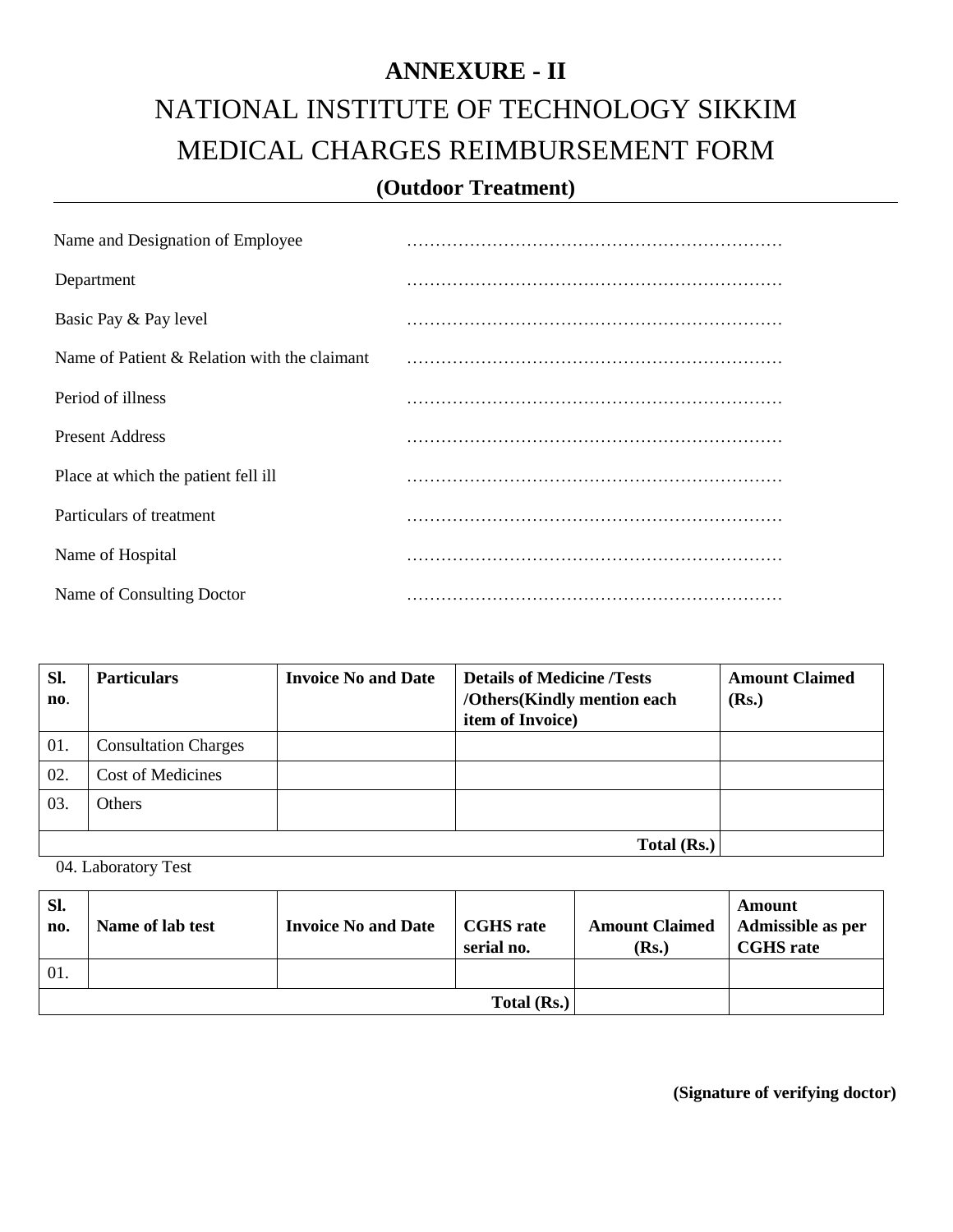### **ANNEXURE - II** NATIONAL INSTITUTE OF TECHNOLOGY SIKKIM MEDICAL CHARGES REIMBURSEMENT FORM **(Outdoor Treatment)**

I hereby declare that the statement in the form and the documents provided are genuine and are true to the best of my knowledge and belief and that the person for whom medical expenses were incurred is wholly dependent on me.

Date……………………………………………. Signature of claimant

#### **ESSENTIALITY CERTIFICATE**

| $I_{\star}$ |                           |  |  | that | Mr/Mrs./Dr./Prof./                              |  |
|-------------|---------------------------|--|--|------|-------------------------------------------------|--|
|             |                           |  |  |      |                                                 |  |
|             |                           |  |  |      |                                                 |  |
|             | by me in this connection. |  |  |      |                                                 |  |
|             |                           |  |  |      |                                                 |  |
|             |                           |  |  |      | (Signature of Medical Officer/ Visiting Doctor) |  |
|             |                           |  |  |      | Designation & Seal                              |  |
|             |                           |  |  |      |                                                 |  |
|             | Hospital/Dispensary       |  |  |      |                                                 |  |
|             |                           |  |  |      |                                                 |  |
|             |                           |  |  |      |                                                 |  |
|             |                           |  |  |      |                                                 |  |
|             |                           |  |  |      |                                                 |  |
|             |                           |  |  |      |                                                 |  |
|             |                           |  |  |      |                                                 |  |

### ACCOUNTS SECTION USE ONLY

Passed for Rs…………………………………………………………………………………………………………………